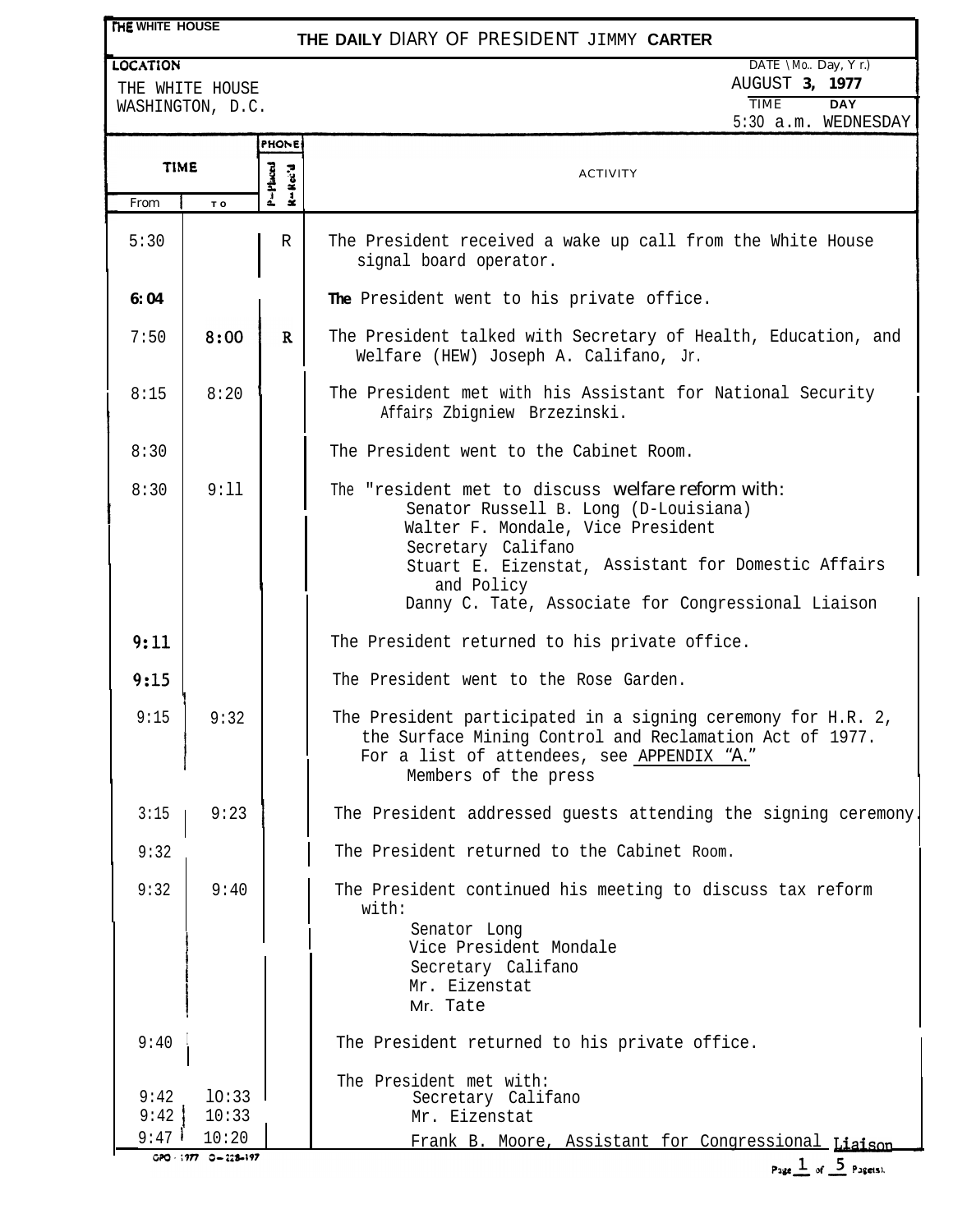# THE WHITE HOUSE

# **'WE DALY DIARY OF PRESiOENT** JIMMY CARTER

#### LOCATION

THE WHITE HOUSE

# $DATA$  (Mo., Day, Yr., AUGUST 3, 1977<br>TIME DAY

**TIME** lo:33 a.m. WEDNESDAY

WASHINGTON, D.C.

|             |       | <b>PHONE</b>         |                                                                                                                                                                                                                                                                                                                              |  |  |  |
|-------------|-------|----------------------|------------------------------------------------------------------------------------------------------------------------------------------------------------------------------------------------------------------------------------------------------------------------------------------------------------------------------|--|--|--|
| <b>TIME</b> |       | P - Maced<br>M-Nec'd | <b>ACTIVITY</b>                                                                                                                                                                                                                                                                                                              |  |  |  |
| From        | To    |                      |                                                                                                                                                                                                                                                                                                                              |  |  |  |
| 10:33       | 11:15 |                      | The President met with:<br>Joseph L. "Jody" Powell, Press Secretary<br>Rex L. Granum, Deputy Press Secretary                                                                                                                                                                                                                 |  |  |  |
| 11:15       |       |                      | The President went to the Oval Office.                                                                                                                                                                                                                                                                                       |  |  |  |
| 11:15       | 11:18 |                      | The President participated in a photo opportunity with:<br>Bernstine Wright, Clerk Typist, White House Corres-<br>pondence Section, and former resident of Plains,<br>Georgia<br>Mrs. Mary Elizabeth Wright, mother<br>April Dee Wyatt, sister<br>Tommy Lee Wyatt, brother-in-law<br>Roderick Wyatt, nephew                  |  |  |  |
|             |       |                      | The President returned to his private office.                                                                                                                                                                                                                                                                                |  |  |  |
| 11:45       |       | Ρ                    | The President telephoned Representative James C. Corman<br>(D-California). The call was not completed.                                                                                                                                                                                                                       |  |  |  |
| 11:46       | 11:52 | P                    | The President talked with Representative Thomas P. O'Neill,<br>Jr. (D-Massachusetts).                                                                                                                                                                                                                                        |  |  |  |
| 12:00       | 12:02 | $\mathbb{R}$         | The President talked with Representative Corman.                                                                                                                                                                                                                                                                             |  |  |  |
| 12:12       |       |                      | The President was telephoned by Representative Dawson Mathis<br>(D-Georgia). The call was not completed.                                                                                                                                                                                                                     |  |  |  |
| 12:14       | 12:16 | R                    | The President talked with Mr. Eizenstat.                                                                                                                                                                                                                                                                                     |  |  |  |
| 12:30       | 1:25  |                      | The President met with the First Lady.                                                                                                                                                                                                                                                                                       |  |  |  |
|             |       |                      | The President and the First Lady went to the patio.                                                                                                                                                                                                                                                                          |  |  |  |
|             |       |                      | The President and the First Lady had lunch.                                                                                                                                                                                                                                                                                  |  |  |  |
| 1:15        | 1:25  |                      | The President and the First Lady met with Vice President<br>Mondale.                                                                                                                                                                                                                                                         |  |  |  |
|             |       |                      | The President returned to the Oval Office.                                                                                                                                                                                                                                                                                   |  |  |  |
| 1:25        | 1:30  |                      | The President met with:.<br>Naval P. Godrej, Managing Director, Godrej and Boyce<br>Manufacturing Company, Pvt.,. Limited, Bombay, India<br>and host to Mrs. Lillian Carter and Chip Carter<br>during their visit to India, February 1977<br>Mrs. Naval P. (Soonu) Godrej<br>Gulserene Dastur, friend of Mr. and Mrs. Godrej |  |  |  |
|             |       |                      |                                                                                                                                                                                                                                                                                                                              |  |  |  |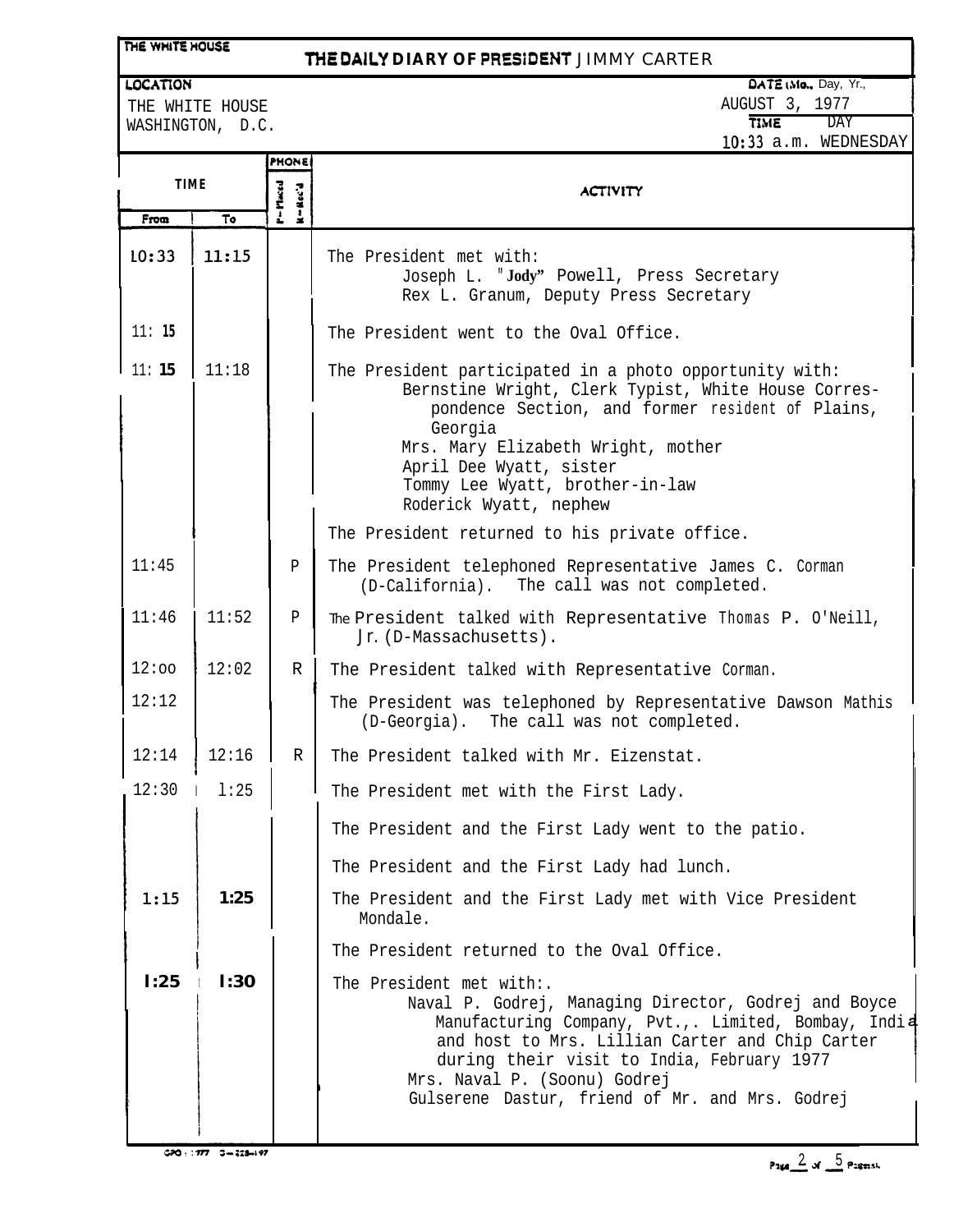#### THE WHITE HOUSE

# **THE DAILY DIARY OF PRESIDENT JIMMY CARTER**

### **LOCATION**

THE WHITE HOUSE WASHINGTON, D.C.

|                | DATE (Mo., Day, Yr., |
|----------------|----------------------|
| AUGUST 3, 1977 |                      |
| TTMF.          | DAY                  |

**1:30** p.m. WEDNESDAY

|             |        | <b>PHONE</b>              | די המהוא יווי את יווי א                                                                                                                         |  |  |
|-------------|--------|---------------------------|-------------------------------------------------------------------------------------------------------------------------------------------------|--|--|
| <b>TIME</b> |        |                           |                                                                                                                                                 |  |  |
|             |        | <b>P=Maced</b><br>R-Rec'd | <b>ACTIVITY</b>                                                                                                                                 |  |  |
| From        | To     |                           |                                                                                                                                                 |  |  |
| 1:30        | 2:10   |                           | The President met with Chairman of the Council of Economic<br>Advisers (CEA) Charles L. Schultze.                                               |  |  |
| 2:06        |        | R                         | The President was telephoned by Director of the Office of<br>Management and Budget (OMB) Thomas B. "Bert" Lance.<br>The call was not completed. |  |  |
| 2:10        | 2:15   | R                         | The President talked with Representative Ralph H. Metcalfe<br>$(D-IIIinois)$ .                                                                  |  |  |
| 2:16        | ?      | R                         | The President talked with Mr. Lance.                                                                                                            |  |  |
| 2:19        |        | $\mathbf P$               | The President telephoned Representative Corman. The call was<br>not completed.                                                                  |  |  |
| 2:20        | 2:24   | Р                         | The President talked with Secretary Califano.                                                                                                   |  |  |
| 2:25        |        | P                         | The President telephoned Mr. Moore. The call was not comple-<br>ted.                                                                            |  |  |
| 2:32        | ?      | P                         | The President talked with his Counsel, Robert J. Lipshutz.                                                                                      |  |  |
| 2:33        | 2:45   |                           | The President met with Mr. Lipshutz.                                                                                                            |  |  |
| 2:47        | 2:54   | $\mathbb{R}$              | The President talked with Mr. Moore.                                                                                                            |  |  |
| 3:02        | 3:05   | P                         | The President talked with Senator Edmund S. Muskie (D-Maine).                                                                                   |  |  |
| 3:09        | 3:10   | P                         | The President talked with Senator Jennings Randolph (D-West<br>Virginia).                                                                       |  |  |
| 3:11        |        | $P$                       | The President telephoned Representative Harley 0. Staggers<br>(D-West Virginia). The call was not completed.                                    |  |  |
| 3:15        | 3:19   | P                         | The President talked with Senator Daniel K. Inouye (D-Hawaii)                                                                                   |  |  |
| 3:20        | : 3:21 | $\mathbf{P}$              | The President talked with Representative Paul G. Rogers<br>(D-Florida).                                                                         |  |  |
| 3:21        | 3:23   | Ρ                         | The President talked with Deputy Secretary of State Warren M.<br>Christopher.                                                                   |  |  |
| 3:23        | 3:24   | R                         | The President talked with Mr. Moore.                                                                                                            |  |  |
| 3:26        | 3:27   | $\mathbf{P}$              | The President talked with Representative Daniel J. Flood<br>(D-Pennsylvania).                                                                   |  |  |

 $G70.1977 - 0 - 228 - 197$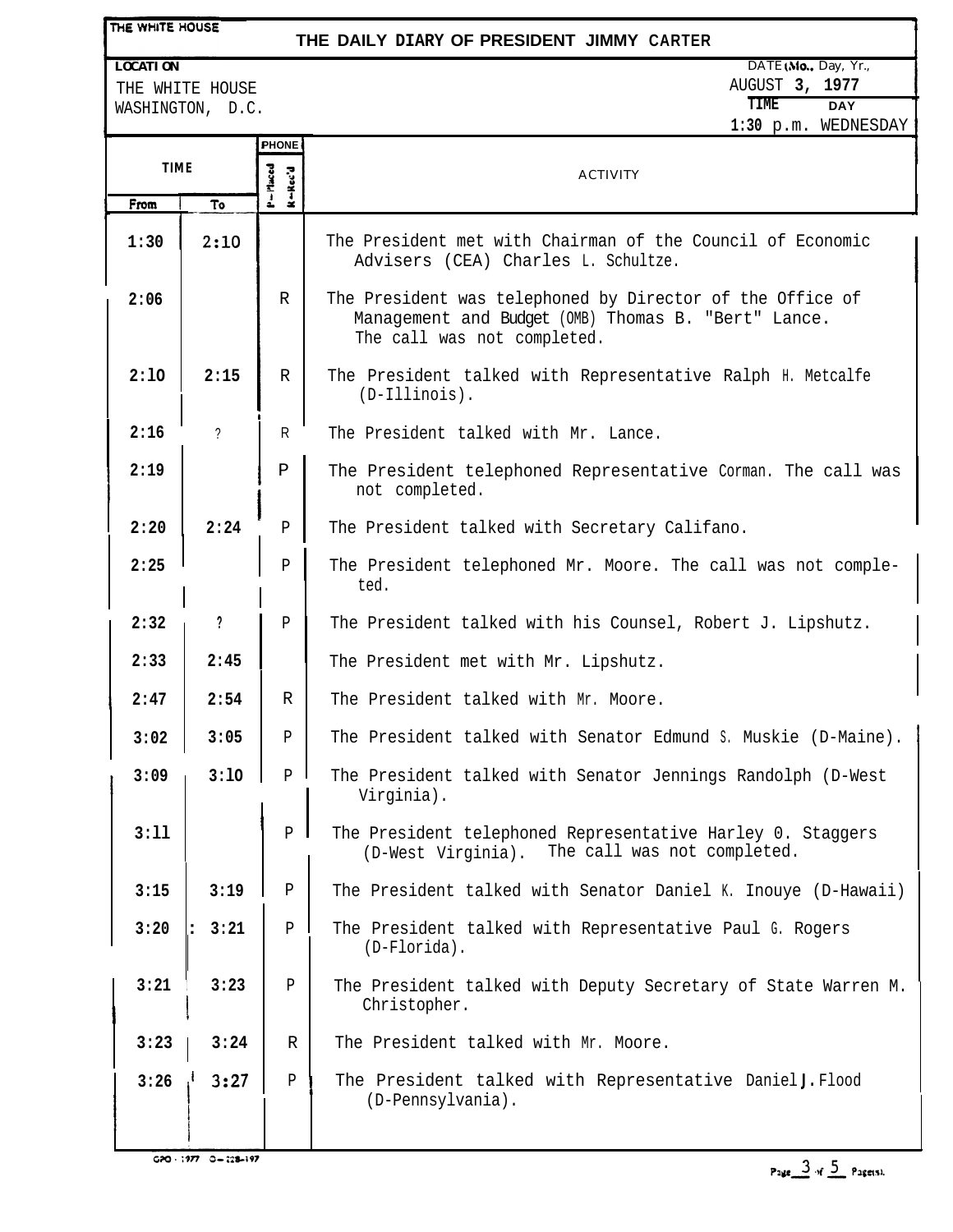| THE WHITE HOUSE |                                     |                    | THE DAILY DIARY OF PRESIDENT JIMMY CARTER                                                                                                                                                                |  |  |  |
|-----------------|-------------------------------------|--------------------|----------------------------------------------------------------------------------------------------------------------------------------------------------------------------------------------------------|--|--|--|
| <b>LOCATION</b> |                                     |                    | DATE (MO., Day, Yr,                                                                                                                                                                                      |  |  |  |
|                 | THE WHITE HOUSE<br>WASHINGTON, D.C. |                    | AUGUST 3, 1977<br><b>TIME</b><br><b>DAY</b>                                                                                                                                                              |  |  |  |
|                 |                                     | <b>PHONE</b>       | 3:33 p.m. WEDNESDAY                                                                                                                                                                                      |  |  |  |
| <b>TIME</b>     |                                     | P-Phoed<br>R-Rec'd | <b>ACTIVITY</b>                                                                                                                                                                                          |  |  |  |
| From            | TO                                  |                    |                                                                                                                                                                                                          |  |  |  |
| 3:33            |                                     |                    | The President returned to the Cabinet Room.                                                                                                                                                              |  |  |  |
| 3:33            | 4:35                                |                    | The President participated in a meeting to discuss welfare<br>reform with Secretary Califano and other administration<br>For a list of attendees, see APPENDIX "B."<br>officials.                        |  |  |  |
| 3:34            |                                     | $\mathbb{R}$       | The President was telephoned by Representative Staggers.<br>The call was not completed.                                                                                                                  |  |  |  |
| 4:13            | 4:14                                | $\mathbb{R}$       | The President talked with Representative Flood.                                                                                                                                                          |  |  |  |
| 4:35            |                                     |                    | The President returned to the Oval Office.                                                                                                                                                               |  |  |  |
| 4:46            | 4:47                                | $\mathbf{P}$       | The President talked with Representative Staggers.                                                                                                                                                       |  |  |  |
| 4:50            |                                     | Ρ                  | The President telephoned Representative John D. Dingell<br>(D-Michigan). The call was not completed.                                                                                                     |  |  |  |
| 5:00            |                                     |                    | The President returned to the second floor Residence.                                                                                                                                                    |  |  |  |
| 5:10            |                                     |                    | The President went to the tennis courts.                                                                                                                                                                 |  |  |  |
|                 |                                     |                    | The President played tennis with:<br>Dr. Carlton T. Hicks, optometrist, Brunswick, Georgia<br>James A. " Jim" Bishop, partner with Taylor, Bishop,<br>and Lee law firm, Brunswick, Georgia<br>Mr. Jordan |  |  |  |
| 6:07            | 6:09                                | $\, {\bf P}$       | The President talked with Mr. Moore.                                                                                                                                                                     |  |  |  |
| 6:31            | 6:35                                | Ρ                  | The President talked with Mr. Chrfstopher.                                                                                                                                                               |  |  |  |
| 6:35            | 6:36                                | R                  | The President talked with Representative Dingell.                                                                                                                                                        |  |  |  |
| 6:51            | 6:56                                | R                  | The President talked with Mr. Eizenstat.                                                                                                                                                                 |  |  |  |
| 7:07            |                                     |                    | The President returned to the second floor Residence.                                                                                                                                                    |  |  |  |
| 7:26            | 7:27                                | $\, {\bf P}$       | The President talked with Mr. Bishop.                                                                                                                                                                    |  |  |  |
| 7:50            |                                     |                    | The President had dinner with:<br>The First Lady<br>Jeff and Annette Carter<br>Dr. Hicks<br>Mr. Bishop                                                                                                   |  |  |  |
|                 |                                     |                    |                                                                                                                                                                                                          |  |  |  |